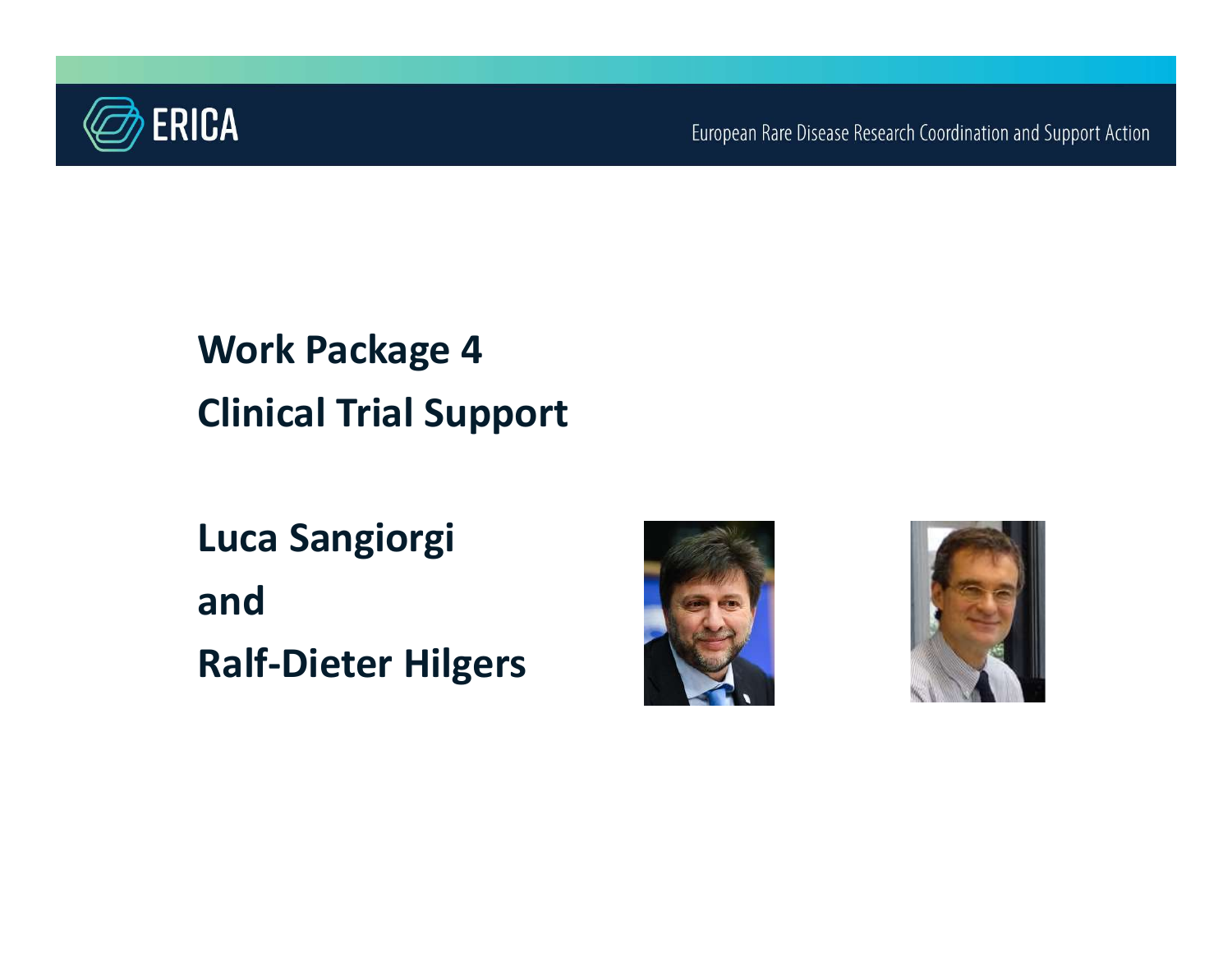

### WP4 Clinical Trial Support

Luca Sangiorgi and Ralf-Dieter Hilgers

1st ERICA General Assembly Thursday May 27<sup>th</sup>, 2021



ERICA has received funding from the European Union's Horizon 2020 research and innovation programme under grant agreement No 964908

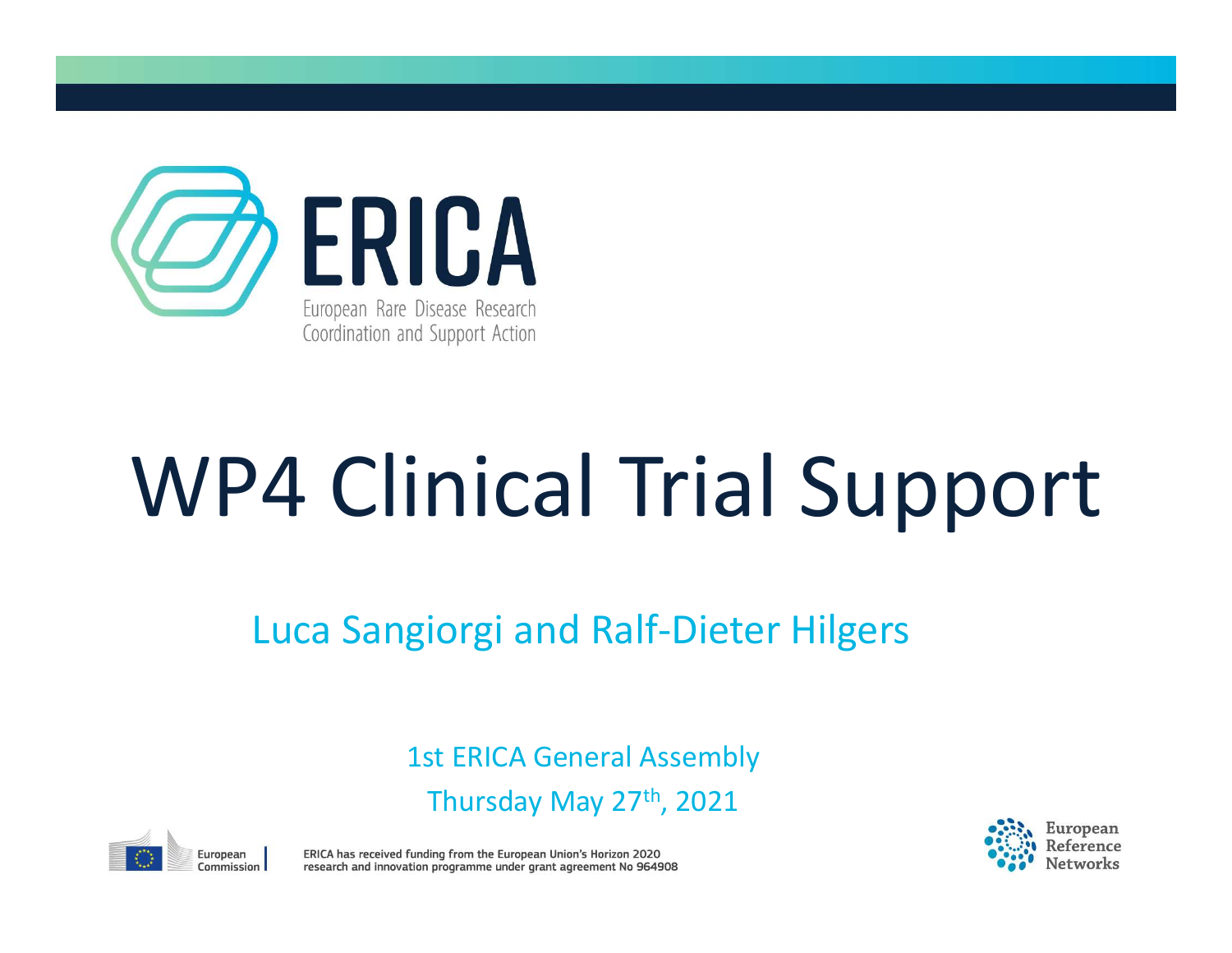# European Rare Disease Research Coordination and Support Action<br>Work of the WP4 — Clinical Trial Support<br>ies in this work package will be geared towards:

Activities in this work package will be geared towards:

- Create a strong ERN overarching clinical trials network and thereby promote the EU as an attractive location to run RD clinical trials;
- Avoid unnecessary duplication of studies/resources already available at the EU level;
- Ensure that the patient voice is systematically included in clinical trial design.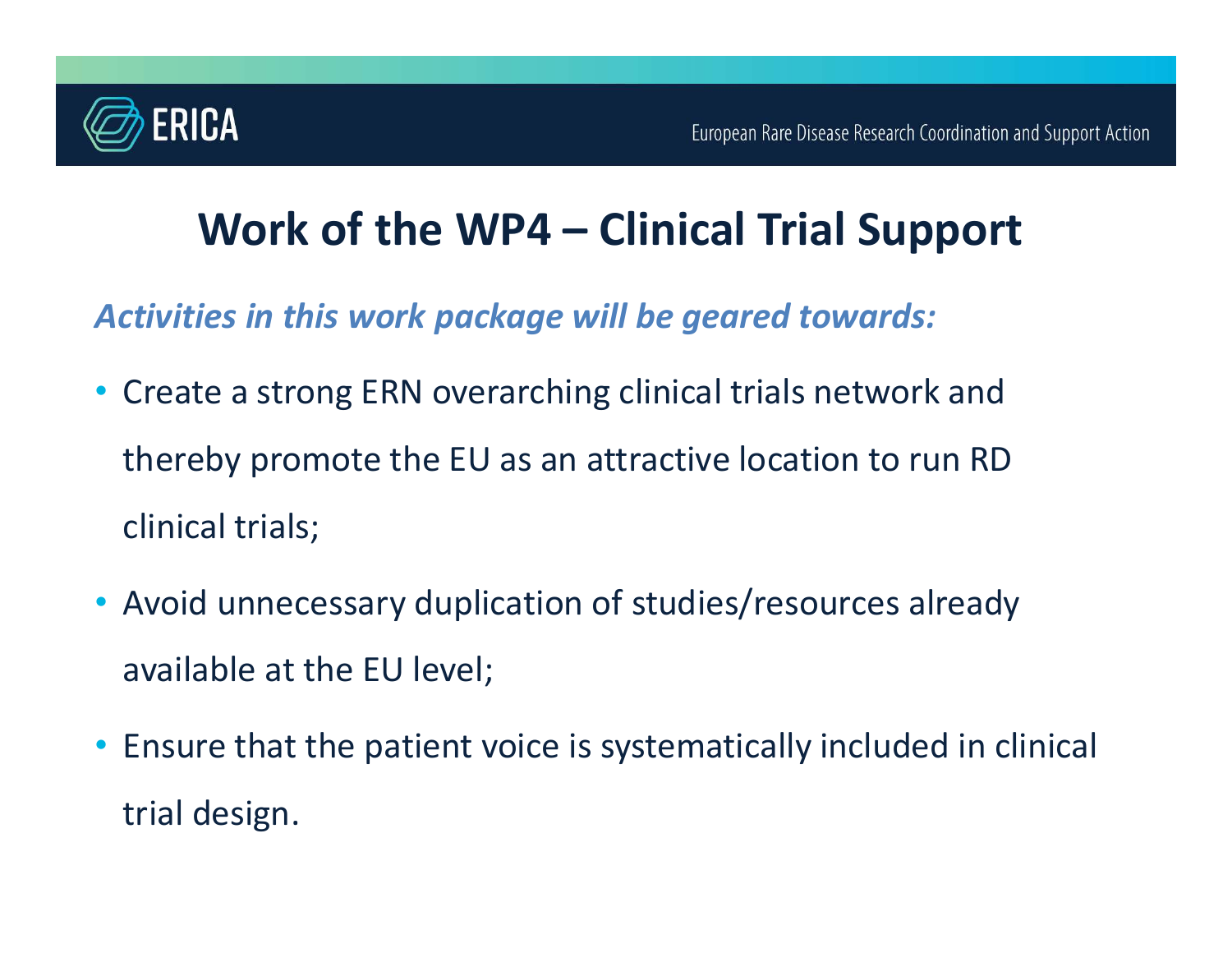# European Rare Disease Research Coordination and Support Action<br>Work of the WP4 — Clinical Trial Support<br>Pectives:

### Objectives:

- 
- To foster clinical trial research implementation;<br>• To foster clinical trial research implementation;<br>• To increase awareness of activities/opportunities available **ENDA**<br> **Work of the WP4 – Clinical Trial Support**<br> **Objectives:**<br>
• To increase awareness of activities/opportunities available<br>
from stakeholders (EJP-RD, BBMRI, EMA, C4C, IRDIRC); **Work of the WP4 – Clinical Trial Support<br>bjectives:**<br>To foster clinical trial research implementation;<br>To increase awareness of activities/opportunities available<br>from stakeholders (EJP-RD, BBMRI, EMA, C4C, IRDIRC);<br>To bu • To foster clinical trial research implementation;<br>• To increase awareness of activities/opportunities available<br>from stakeholders (EJP-RD, BBMRI, EMA, C4C, IRDIRC);<br>• To build a solid foundation for a Patient Engagement<br> **bjectives:**<br>To foster clinical trial research implementation;<br>To increase awareness of activities/opportunities aver<br>from stakeholders (EJP-RD, BBMRI, EMA, C4C, IRDiRC<br>To build a solid foundation for a Patient Engag<br>frame
-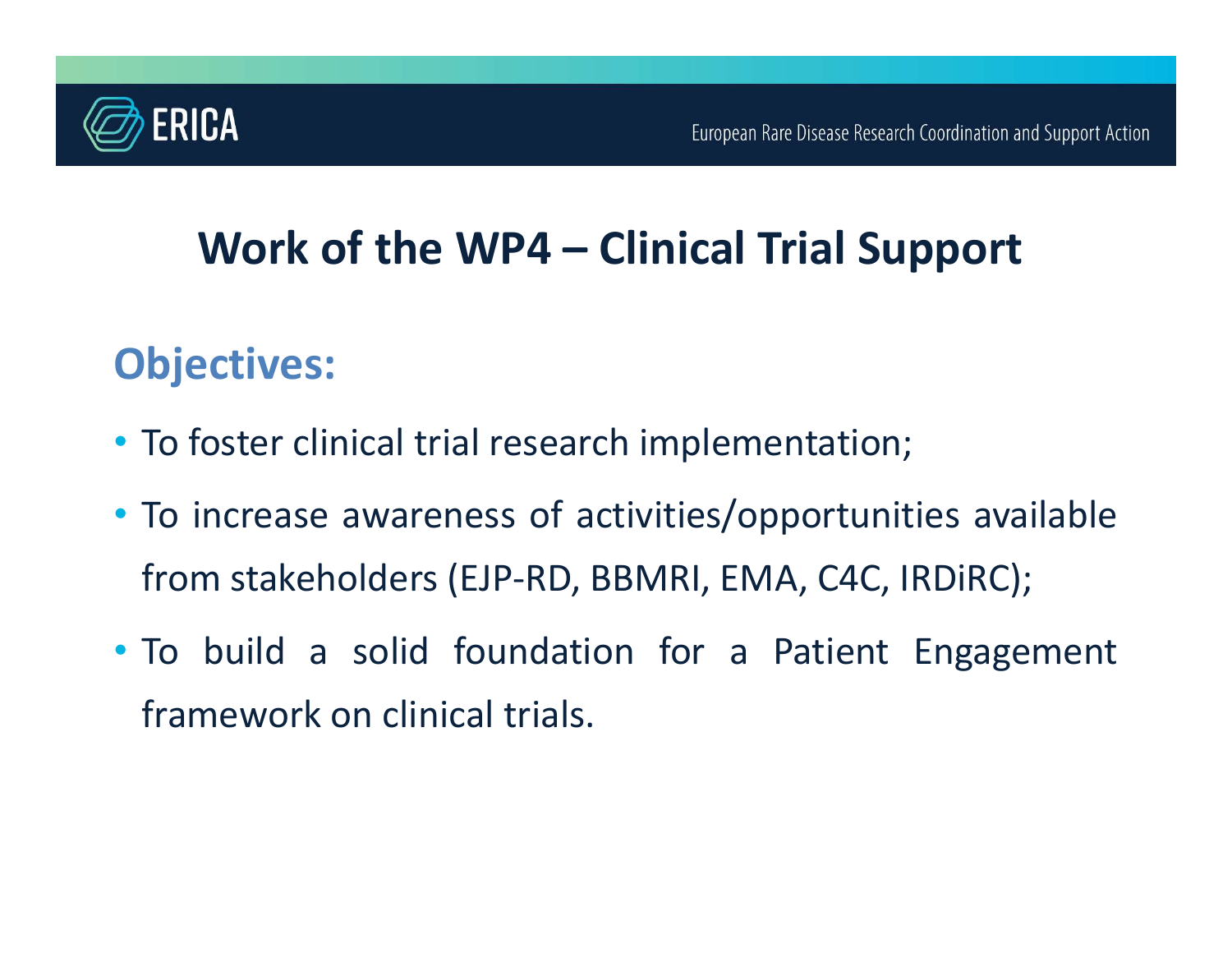

# European Rare Disease Research Coordination and Support Action<br>Work of the WP4 — Clinical Trial Support<br>ives:

Objectives:

Facilitate collection, sharing and analysis of clinical research data within and between ERNs

- In the WP4 Clinical Trial Support<br>Digectives:<br>Facilitate collection, sharing and analysis of clinical research data<br>within and between ERNs<br>• In collaboration with WP2, interdisciplinary expert working<br>groups will be f Work of the WP4 – Clinical Trial Support<br>bjectives:<br>criticate collection, sharing and analysis of clinical research data<br>ithin and between ERNs<br>In collaboration with WP2, interdisciplinary expert working<br>groups will be for bjectives:<br>*and ithin and between ERNs*<br>in collaboration with WP2, interdisciplinary expert working<br>groups will be formed to work out harmonized data protection<br>and access policies and foster joint data analyses across the Facilitate collection, sharing and analysis of clinical research data<br>
• In collaboration with WP2, interdisciplinary expert working<br>
• In collaboration with WP2, interdisciplinary expert working<br>
• groups will be formed t **ithin and between ERNs**<br>In collaboration with WP2, interdisciplina<br>groups will be formed to work out harmoni:<br>and access policies and foster joint data analy<br>provide methodological and operational guid<br>biobanking projects
-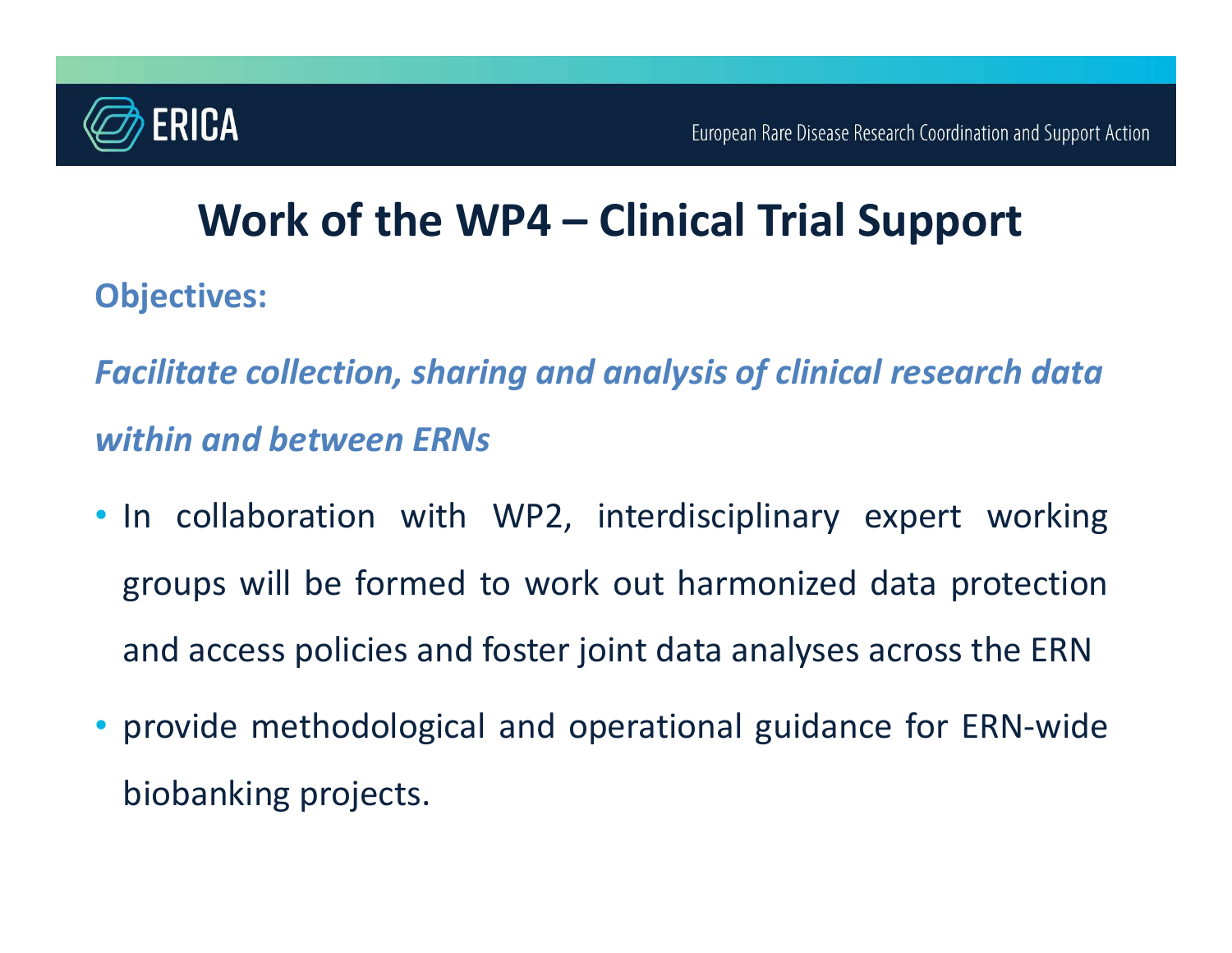# European Rare Disease Research Coordination and Support Action<br>WP4 -Clinical Trial Support- Task 4.1<br>Ves:

Objectives:

ENICA<br>
ERICA<br>
WP4 -Clinical Trial Support- Task 4.1<br>
Encourage methodology sharing and increase the innovation<br>
potential of ERNs **1997 ERICA**<br> **ERICA**<br> **ERICA**<br> **ENDA**<br> **ENDA**<br> **ENDA**<br> **ENDA**<br> **CONTAING**<br> **ENDA**<br> **ENDA**<br> **ENDA**<br> **ENDA**<br> **ENDAING**<br> **ENDAING**<br> **ENDAING**<br> **ENDAING**<br> **ENDAING**<br> **ENDAING**<br> **ENDAING**<br> **POTERING**<br> **POTERING**<br> **POTERING**<br>

- FRICA<br>
 Better Clinical Trial Support Task 4.1<br>
 Better clinical trial set-up through the implementation of state-of-<br>
 Better clinical trial set-up through the implementation of state-of-<br>
 The-art methodology for w WP4 **-Clinical Trial Support- Task 4.1**<br>bjectives:<br>ncourage methodology sharing and increase the innovation<br>ptential of ERNs<br>Better clinical trial set-up through the implementation of state-of-<br>the-art methodology for whic bjectives:<br>
ncourage methodology sharing and increase the innovation<br>
btential of ERNs<br>
Better clinical trial set-up through the implementation of state-of-<br>
the-art methodology for which ERNs can be used to show proof of<br> Fincourage methodology sharing and increase the innovation<br>
• Better clinical trial set-up through the implementation of state-of-<br>
the-art methodology for which ERNs can be used to show proof of<br>
concept (in collaboration
- better clinical trial set-up through the implementation of state-of-<br>the-art methodology for which ERNs can be used to show proof of<br>concept (in collaboration with EJP RD WP20).<br>Increased knowledge on how to perform Europe Better clinical trial set-up through the impl<br>the-art methodology for which ERNs can be<br>concept (in collaboration with EJP RD WP20).<br>Increased knowledge on how to perform Eu<br>to expedite clinical testing and realise faster<br>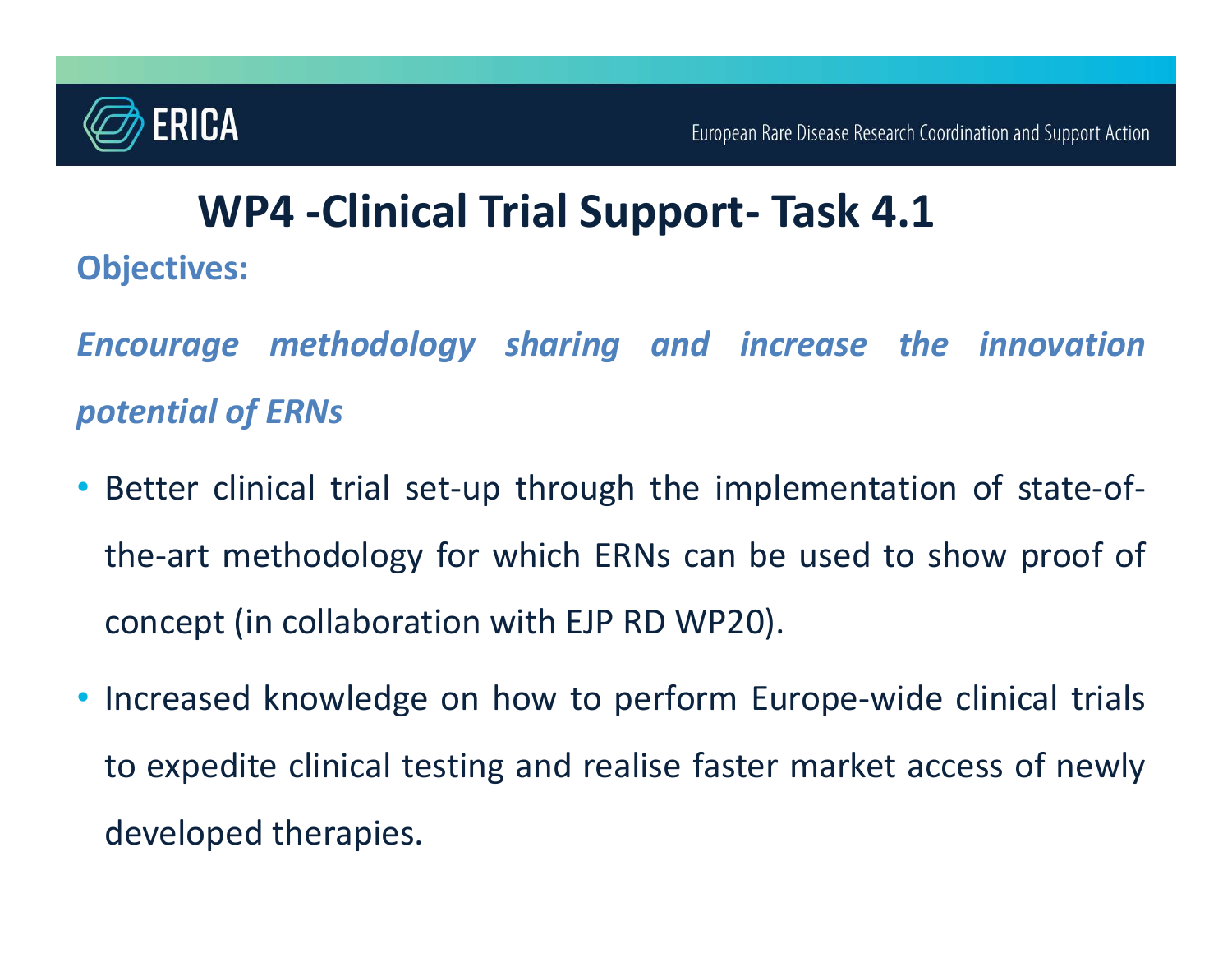

# European Rare Disease Research Coordination and Support Action<br>WP4 -Clinical Trial Support- Task 4.2<br>Ves:

Objectives:

- To map, integrate and link ongoing activities with regards to<br>To map, integrate and link ongoing activities with regards to<br>To map, integrate and link ongoing activities with regards to<br>facilitating Europe-wide multicentre FRICA<br>
WP4 -Clinical Trial Support- Task 4.2<br>
Objectives:<br>
To map, integrate and link ongoing activities with regards to<br>
facilitating Europe-wide multicentre clinical trials<br>
• Theme-specific coordination and support acti
- ERICA<br>• UPP Clinical Trial Support Task 4.2<br>• Objectives:<br>To map, integrate and link ongoing activities with regards to<br>facilitating Europe-wide multicentre clinical trials<br>• Theme-specific coordination and support a WP4 **-Clinical Trial Support- Task 4.2**<br>
bjectives:<br>
p map, integrate and link ongoing activities with regards to<br>
cilitating Europe-wide multicentre clinical trials<br>
Theme-specific coordination and support actions, which bjectives:<br>
I map, integrate and link ongoing activities with regards to<br>
cilitating Europe-wide multicentre clinical trials<br>
Theme-specific coordination and support actions, which will cover<br>
the integration and sharing o map, integrate and link ongoing activities with regards to<br>
cilitating Europe-wide multicentre clinical trials<br>
Theme-specific coordination and support actions, which will cover<br>
the integration and sharing of clinical tri incritional compe-wide multicentre clinical trials<br>Theme-specific coordination and support actions, which will cover<br>the integration and sharing of clinical trial support, such as<br>Connection and stimulation of the Trial Hu Theme-specific coordination and support actions<br>the integration and sharing of clinical trial<br>Connection and stimulation of the Trial Hub of<br>ERNs (TH-ERN), an annual RD trial workshop, int<br>and national competent authoritie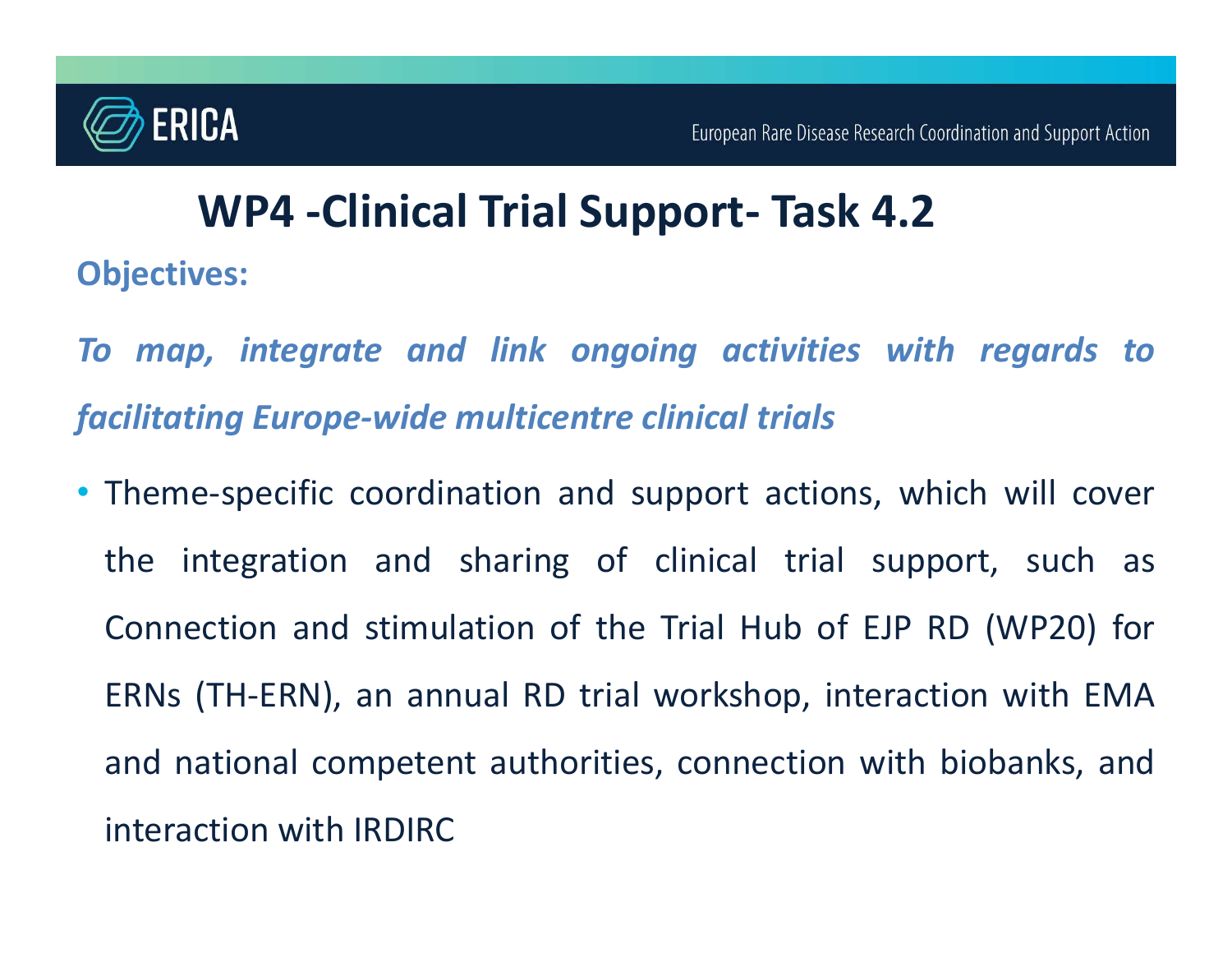

# European Rare Disease Research Coordination and Support Action<br>WP4 -Clinical Trial Support- Task 4.3<br>Ves:

Objectives:

### Framework for patients engagement

- ERICA<br>• ERICA<br>• WP4 -Clinical Trial Support- Task 4.3<br>• Framework for patients' voice is systematically included in every<br>• Ensure that the patients' voice is systematically included in every<br>• step of the clinical trial **Solutionary European Rare Disease Research Coordinary Contains 2015 11:45 UPP 4 - Clinical Trial Support- Task 4.3**<br>bjectives:<br>cannework for patients engagement<br>Ensure that the patients' voice is systematically includ<br>ste
- **WP4 -Clinical Trial Support- Task 4.3**<br> **Character Conservents:**<br>
Framework for patients' voice is systematically included in every<br>
step of the clinical trial development.<br>
 structuring the engagement of patients in cli bjectives:<br> *including tare work for patients'* voice is systematically included in every<br>
step of the clinical trial development.<br> *structuring the engagement of patients* in clinical trial design,<br>
including the patients activities • Ensure that the patients' voice is systematically included in every<br>step of the clinical trial development.<br>• structuring the engagement of patients in clinical trial design,<br>including the patients' views across all prev Step of the clinical trial development.<br>
Structuring the engagement of patients in clinical trial<br>
including the patients' views across all previosly mentioned<br>
activities<br>
inspiring a broader patient engagement framework
-